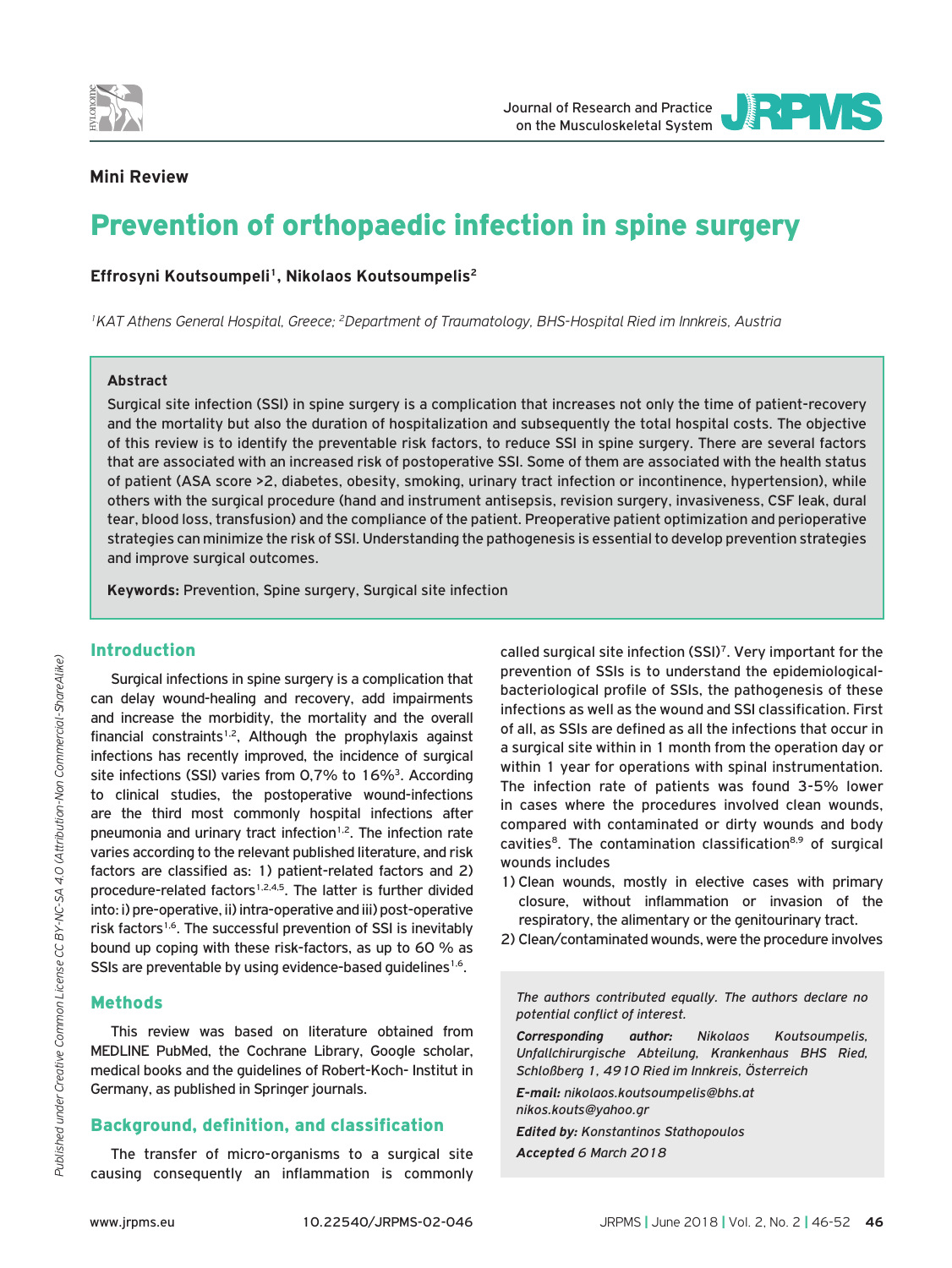the above-mentioned tracts, however without evidence of infection.

- 3) Contaminated wounds, which includes accidental wounds, spillage of gastrointestinal tract or incision in areas with non-purulent inflammation.
- 4) Dirty (old) wounds with necrotic tissue and clinical signs of infection, were the bacterial pathogens preexisted in the operative field.

The SSIs are classified according to CDCs and NHSN also in:

- 1) Superficial incisional infections (involving the skin and the subcutaneous tissue).
- 2) Deep incisional infections (involving deeper soft tissue like fascia and muscles).
- 3) Organ/space infections (involving any other part of the body that was affected during the surgical procedure)<sup>4,6</sup>.

## Bacteriological background

The bacteriological background of the SSIs shows in 35- 50% of the cases contamination with Staphylococcus aureus and in 23.02% with Escherichia coli, followed by Pseudomonas aeruginosa (7,9%) and Citrobacter species (7,9%)<sup>5,9</sup>. The antimicrobial profile showed a sensitivity of gram-positive isolates to vancomycin, teicoplanin und linezolid, whereas the gram-negative isolates showed a susceptibility to meropenem, piperacillin-tazobaktam and amikacin<sup>5</sup>.

Infection with Staphylococcus aureus is associated either with endogenous infection, as it is usually found cohabiting the skin and the nasal flora, or with intra-operative contamination from the environment and/or the surgical staff<sup>1,5</sup>. MRSAisolates were responsible for 35% of Staph. Aureus infections in primary cases and up to  $47\%$  in revision surgery<sup>6</sup>.

Contamination with gram-negative bacteria is associated with surgical procedures of the lower lumbar and the sacral spine<sup>9</sup>. Especially wound invasion with E. coli is a sign of poor hospital hygiene<sup>5</sup>.

Contamination of the wound with Propionibacterium acnes, an anaerobic, slow-growing gram-positive bacterium of the skin flora, is a common cause of delayed SSI and is associated with the use of spinal instrumentation. As the incubation time for growth of this bacterium is prolonged, one needs further and appropriate microbiological handling in cases of suspected infection with it<sup>6</sup>.

## Risk factors and prevention measures

## *Patient-related risk factors*

As already mentioned, the risk factors are divided into patient and procedure-related factors<sup>1,2,4,5</sup>. Among the first ones are the non-compliance of the patient, ASA score >2, comorbidities like diabetes mellitus, and obesity with BMI>30-35, cachexia, smoking, urinary tract infection, hypertension, age, anemia, (nasal) colonization with MRSA, malignity and immunosuppression<sup>1,6</sup>. In order to lessen the risk of SSI in spine surgery an optimization of the patient prior to hospitalization is usually required<sup>1,6</sup>.

# **47**

#### *Diabetes mellitus and glycemic control*

Patients with diabetes mellitus and especially with insulin-dependent DM have increased infection risk usually attributed to peri-operative Hyperglycaemia (>200 mg/  $dl$ <sup>1</sup>. On the other hand, patients with HbA1C values <7 had according to Hikata et al. 0% infection rate<sup>6</sup>. Furthermore, patients with DM have worse patient-related outcomes up to 2 years after a spine surgery<sup>6</sup>. Thus, adequate glycemic control is strongly recommended both during the preoperative as well as the peri-operative period.

#### *Obesity*

Class II obesity is a risk factor for postoperative wound infection<sup>1</sup>. According to Meng et al the infection risk increases already by a BMI>30 kg/m<sup>2</sup> (I class obesity)<sup>6</sup>. An abdominal fat layer of more than 3 cm is associated in any case with a significantly increased infection risk. Therefore for elective surgical procedures in obese patients a weight reduction regime prior to the procedure is usually suggested<sup>1</sup>.

#### *Nutritional status / Cachexia / Malnutrition*

The association of the Malnutrition with postoperative morbidity and mortality has been proved. The first metaanalyses of clinical studies have additionally verified the importance of postoperative immunonutrition to the reduction of serious infections and of the hospitalization of patients<sup>1</sup>. Early postoperative enteral nutrition has shown in addition a (non-significant) reduction of wound infection risk in contrast to prolonged postoperative fasting<sup>1</sup>.

## *Smoking*

Smoking delays wound healing and consequently can increase the infection rate<sup>1</sup>. According to Meng et  $al<sup>6,10</sup>$ smoking increases the relative risk of infection 1,17 after spine surgery. In a literature review conducted by Thomsen et al was found that smoking cessation prior to surgery reduced surgical complications by 50%. Smokers that ceased smoking or reduced tobacco consumption 6 weeks prior to a surgical procedure and 10 days after had significant less wound-associated complications (haematoma, infection)<sup>1</sup>. On the contrary other surveys don't verify smoking as an independent risk factor<sup>11</sup>. Certainly smoking has to be ceased at least 4 weeks prior to elective surgery<sup>1,6,9,11-13</sup>, as cessation of less than 4 weeks does not impact the overall infection risk. A nicotine replacement combined with behavioral therapy yields the best results<sup>6</sup>.

#### *Immunosuppression*

Immunocompromised patients (HIV-infection, malignant lymphoma, chronic haematopoietic disease/insufficiency) or patients under immunosuppressive medication (glucocorticoids, nucleosides analogues, TNF- or CD52 Antibodies etc.) have an increased risk of skin- and soft tissue infections<sup>1,14</sup>. These patients show not only a high infection rate but also a broad spectrum of infectious agents. Prevention strategies should be targeted at the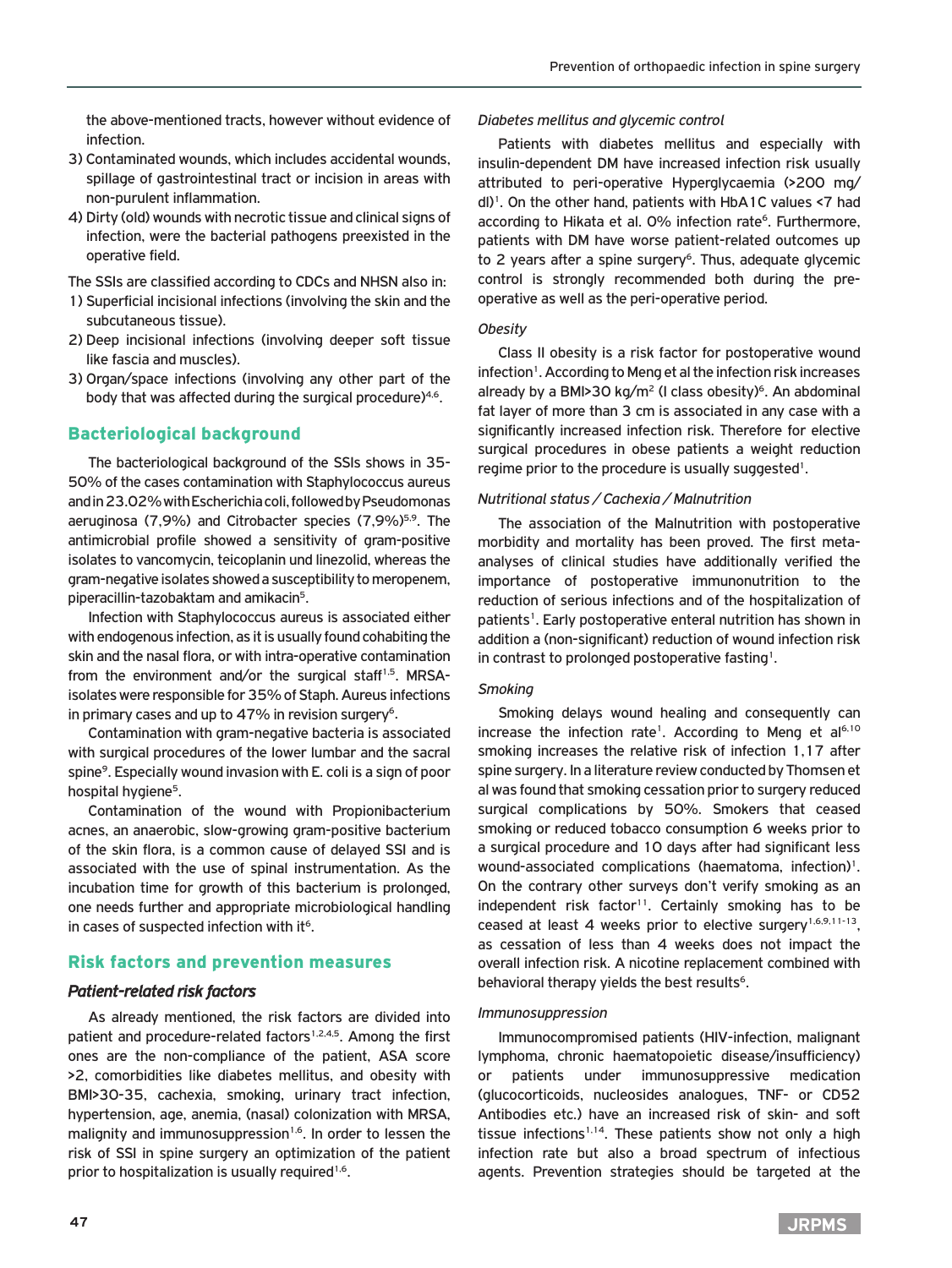preoperative reduction of the immunosuppression as well as at appropriate antimicrobial prophylaxis and the potential antimicrobial therapy<sup>1</sup>.

#### *Infection / Colonization with (potentially) pathogenic bacteria*

Urinary tract infections or colonization with potentially pathogenic bacteria like S. aureus is a known risk factor for SSIs<sup>1,15,16</sup>. Distant site infections (pulmonary/urinary system, gastrointestinal tract) should be screened and aggressively treated perioperatively1. MSSA-carriers are 2 to 3 times and MRSA- 8-10 times more likely to have an SSI<sup>6</sup>. Most Staphylococcus aureus infections moreover are endogenously acquired, and treatment of nasal carriage is one potential strategy for prevention<sup>17</sup>. A screening test with a PCR-analysis should be conducted by high-risk patients 5 days prior to surgery with a corresponding therapy with 2% muripocin ointment intranasally combined with 2% chlorhexidine gluconate showers for 5 days by an MRSA colonization<sup>1,6</sup>.

#### *Non-compliance / Urinary incontinence*

An urinary incontinence, as well as non-compliance, were found independently associated with increased risk of SSI6,18.

#### *Procedure-related risk factors*

The prevention measures have to target also risk factors that are not related to the health status of the patient. There are specific guidelines for the prevention of hospitalacquired infections, which are divided into pre-, peri- und postoperative measures<sup>1</sup>.

#### Preoperative measures:

#### *Preoperative hospital length of stay*

The preoperative hospital length of stay is associated with an increased risk for SSIs<sup>1,14,19,20</sup>. Thus the length of stay before the surgery should be as short as possible<sup>1</sup>.

#### *Preoperative antiseptic shower*

The skin is not sterile. Actually there is a permanent colony (resident flora) that inhibits fungal infections as well as the establishment of harmful bacteria. Bacteria that are transferred to skin from the environment or other people and stay there temporary are called transient flora. Aim of the washing is to remove the transient flora and some of the resident flora. Reducing /removing the skin microflora by preoperative bathing or showering with skin antiseptics is however unclear whether it reduces the incidence of SSI<sup>9</sup>. The conducted surveys failed to find significant data that would justify the preoperative antiseptic shower as a prevention measure against SSIs<sup>1,6,9</sup>. The clinical studies are currently contradictory<sup>21-23</sup>. As a result a preoperative bath with skin antiseptics is not recommended. However a carefully washing in the operating theatre to remove soil is advisable<sup>1</sup>.

#### *Antiseptic dressings*

Chlorhexidine impregnated dressings in orthopaedic surgery (in historical controlled studies) applied to the

surgical site the previous night or the morning of the surgery have shown a significant reduction in SSI rate<sup>6</sup>. Unfortunately, there is no data regarding the spine surgery specifically.

#### *Preoperative skin shaving vs. chemical depilation*

It has been shown that skin shaving, especially 24h or more before the surgery, is responsible for microscopical lesions that serve as a point of entrance for bacteria and consequently increase the wound infection rate<sup>1,24,25</sup>. For elective procedures, it is recommended to use a depilatory cream on the previous day, although the chemical depilation could cause skin irritations or allergic reactions. The skin shaving should be performed only by surgical-technical necessity<sup>1</sup>.

#### Perioperative measures:

#### *Skin antisepsis*

The skin preparation with antiseptics just prior to incision aims at the removing of bacteria of the surgical field. For the skin, sterilization are used different preparation solutions. The most commonly are iodine and chlorhexidine combined with isopropyl alcohol compounds<sup>6</sup>. The ideal preparation solution is unclear, although according to a meta-analysis alcohol-based preparations are likely superior to aqueous solutions. Additionally, chlorhexidine compared to povidoneiodine may decrease SSI rates<sup>6</sup>. There is no evidence regarding the application of the solution (from the centre to the periphery) on the surgical site<sup>1</sup>.

#### *Surgical hand antisepsis*

Hand antisepsis of the surgical staff in order to remove the skin mikroflora prior to procedure is an established prevention measure against SSIs. There are, like in patient skin sterilization, different types of hand antisepsis and antiseptic agents: 1) Aqueous scrubs with chlorhexidine gluconate or povidone iodine and 2) alcohol rubs, which are performed with alcohol-based agents. The effectiveness of the alcohol agents is based on their concentration (60- 90%)<sup>7</sup>. Other antiseptic agents are quaternary ammonium compounds, hexachlorophene, triclosan, and chloroxylenol. By conducted studies, there was an evidence of low quality that chlorhexidine-gluconate scrubs reduce the numbers of the colony-forming units (CFUs) more effectively compared to povidone iodine (Furukawa 2005, Herruzo 2000, Perreira 1990)<sup>7</sup>. Moreover it was shown that alcohol rubs with additional antiseptic agents may reduce CFUs more than aqueous scrubs, although there was no firm evidence. On the other hand chlorhexidine antimicrobial activity is slower than that of alcohol but more persistent, as it binds to the outermost layer of skin (Larson 1990)<sup>7</sup>.

As the alcohol agents do not remove surface dirt<sup>7</sup>, it is recommended for visually dirty hands to perform a prewash, which however should not be performed just before the alcohol rub, as the hand moisture reduces its activity. This pre-wash should instead be performed by entering the changing room<sup>1</sup>. It is remarkable that alcohol, as well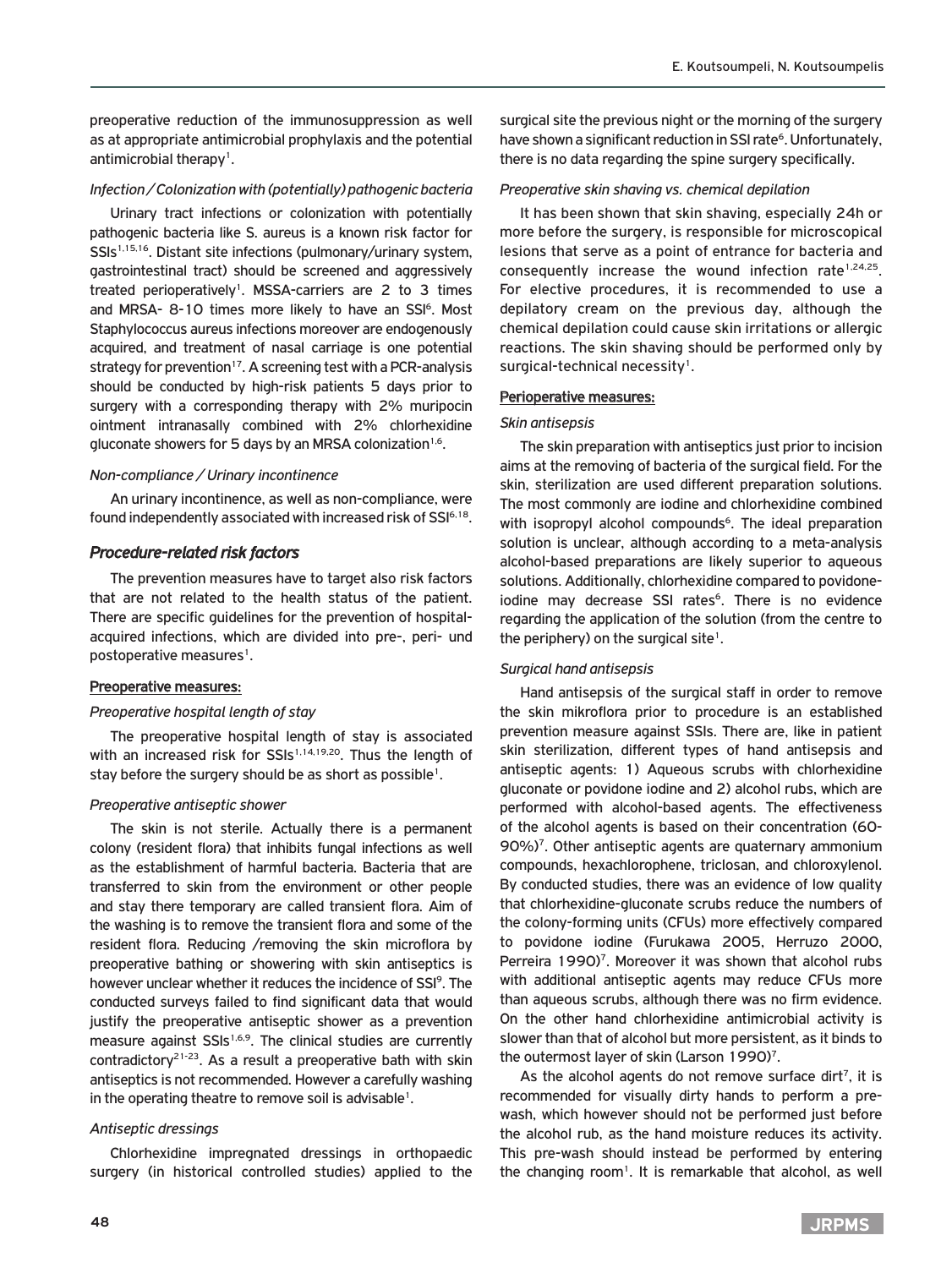as chlorhexidine, are not sporicidal<sup>1</sup>. In case of potential contamination with bacterial spores, it is important the prewash to be performed with other antiseptic agents.

Regarding the use of hand brushes and nail picks, they are not recommended, as firstly there was found no clear difference in the number of CFUs<sup>1,9</sup>, and secondly, they can damage skin9 (ACORN 2012, AfPP 2011, AORN 2010, WHO 2009).

Of course, rings/jewelry and long or artificial fingernails are not allowed, as they increase the gloves perforation risk and the risk of harboring of pathogens. The hands shall also be dry by putting the gloves on. This reduces the risk of gloves perforation and of skin irritation and increases the antimicrobial activity of alcohol rub<sup>1</sup>.

Regarding to the duration of hand antisepsis there was an evidence of a reduced number of CFUs by a 3-minute scrub compared to a 2-minute one (Wheelock  $1997$ )<sup>7</sup>. As for the alcohol rub there is a recommendation from the Robert-Koch-Institution in Germany of at least 3 minutes hand disinfection (EN 12791)<sup>1</sup>.

#### *Surgical drapes and incision drapes*

Besides the sterile surgical drapes, incision drapes are used in orthopaedics often to reduce the contamination rate of the surgical site. However the usefulness of incision drapes is doubted<sup>1,26</sup>. In addition a non-reliable adhesion to skin can lead to retention of potential contaminated body fluids<sup>1</sup>.

## *Surgical gloves*

Double gloving has been proven to be an important preventive measure in orthopaedic surgery. Especially the removal of outer gloves prior to handling instrumentation in lumbar spine fusion with posterior approach showed a significant reduction of SSI<sup>6</sup>. Additionally the double gloving reduces the risk of SSI in cases of perforation of outer gloves6,27 whereas indicator gloves of different color allow an early detection of perforation<sup>6</sup>.

## *Perioperative antibiotics*

The perioperative antibiotic prophylaxis reduces the risk of SSIs<sup>1,6,28-30</sup>. The timing of dose administration is critical and should be from 2h till 30min prior to incision<sup>1</sup>. According to recent studies the administration of antibiotics within the last 30min prior to incision decreases significantly the rate of SSI<sup>6</sup>. In cases where the surgery duration exceeds the 3-4h, the administration of another dose is recommended<sup>1</sup>. Antibiotic prophylaxis over the first 24h is not recommended<sup>3,6</sup>.

The type of antibiotic prophylaxis is associated with the bacteriological background of SSIs<sup>1</sup>. Generally is used a broad spectrum antibiotic, commonly a first- or secondgeneration cephalosporin (or clindamycin in case of penicillin-allergy), which targets gram-positive bacteria and especially Staphylococcus aureus<sup>1,3,6</sup>. Vancomycin should be administered in patients with MRSA colonization<sup>3,6</sup> and not routinely<sup>3</sup>. In paediatric deformities like neuromuscular

scoliosis or in lumbar/sacral spine surgery gram-negative bacteria should be appropriate targeted $31$ .

## *Surgical clothing*

Sterile single-use or impregnated surgical scrub suits, as well as surgical masks and caps, are of great importance for the prevention of SSIs<sup>1</sup>.

## *Asepsis and surgical technique*

The duration of the surgical procedure is associated with the risk of a SSI<sup>3,16,32</sup>. A longer exposure of the wound, an extended trauma with more than one surgical levels as well as a CFS leak or a dural tear increase the infection rate<sup>1,6,16,33</sup>. It is remarkable that at 5 hours of surgery there is a proven recontamination of the surgeon's hands with detectable recolonization, which demands gloves changing after 3h<sup>34</sup> and rescrubbing after  $4,5h^{35}$ . In addition the use of spinal instrumentation as well as the number of surgical sutures and of the devitalized tissues are associated with higher inflammation rates<sup>1,6</sup>. Concerning separate blades, which are usually used for incising the skin and deeper tissues, its usefulness is not verified from bacteriological studies<sup>1</sup>.

A relative recent issue is the minimal invasive spine surgery (MIS) as only a small volume of deep tissue is exposed. Due to the small working surgical field, the potential dead space and the deep infection rates in MIS are proven to be lower<sup>28,29</sup>. However MIS is a demanding technique with a long learning period and consequently increased surgical duration and complications during this period<sup>30</sup>.

In regards to posterior surgical approaches it has been shown an increase 3 to 8 times of SSI compared with an anterior approach<sup>36-38</sup>. Thoracic und lumbosacral surgery as well as an elevated invasiveness index increase significantly the SSI rate<sup>39</sup>.

It is also well documented that an increased number of persons in the operating theatre during the surgical procedure is correlated with high SSI rates<sup>40</sup>.

## *Betadine wound-irrigation*

Betadine is a known antiseptical solution, which is used to sterilization/antisepsis of the skin and the wounds. In dilutions of 0,5-4% it has an effectiveness against pathogens, including MRSA, whereas in dilutions of more than 5% it has a cytotoxicity<sup>6</sup>. In spine surgery, it has been proven that the use of 3,5% Betadine to wound irrigation reduces significantly the SSI rate without adverse outcomes3,6. Wound-irrigation with Betadine in 3h intervals is recommended<sup>41</sup>.

## *Intra-wounds antibiotics (IWA)*

The use of IWA in spine surgery and especially of vancomycin-powder has minimal systemic exposure<sup>1,42</sup> and therefore a low rate of associated nephrotoxicity and ototoxicity43, allowing higher drug levels within the surgical site<sup>1,42,44</sup>. Its use has shown a non-significant decrease of the SSI levels<sup>41,45</sup>. Therefore the use of IWA is recommended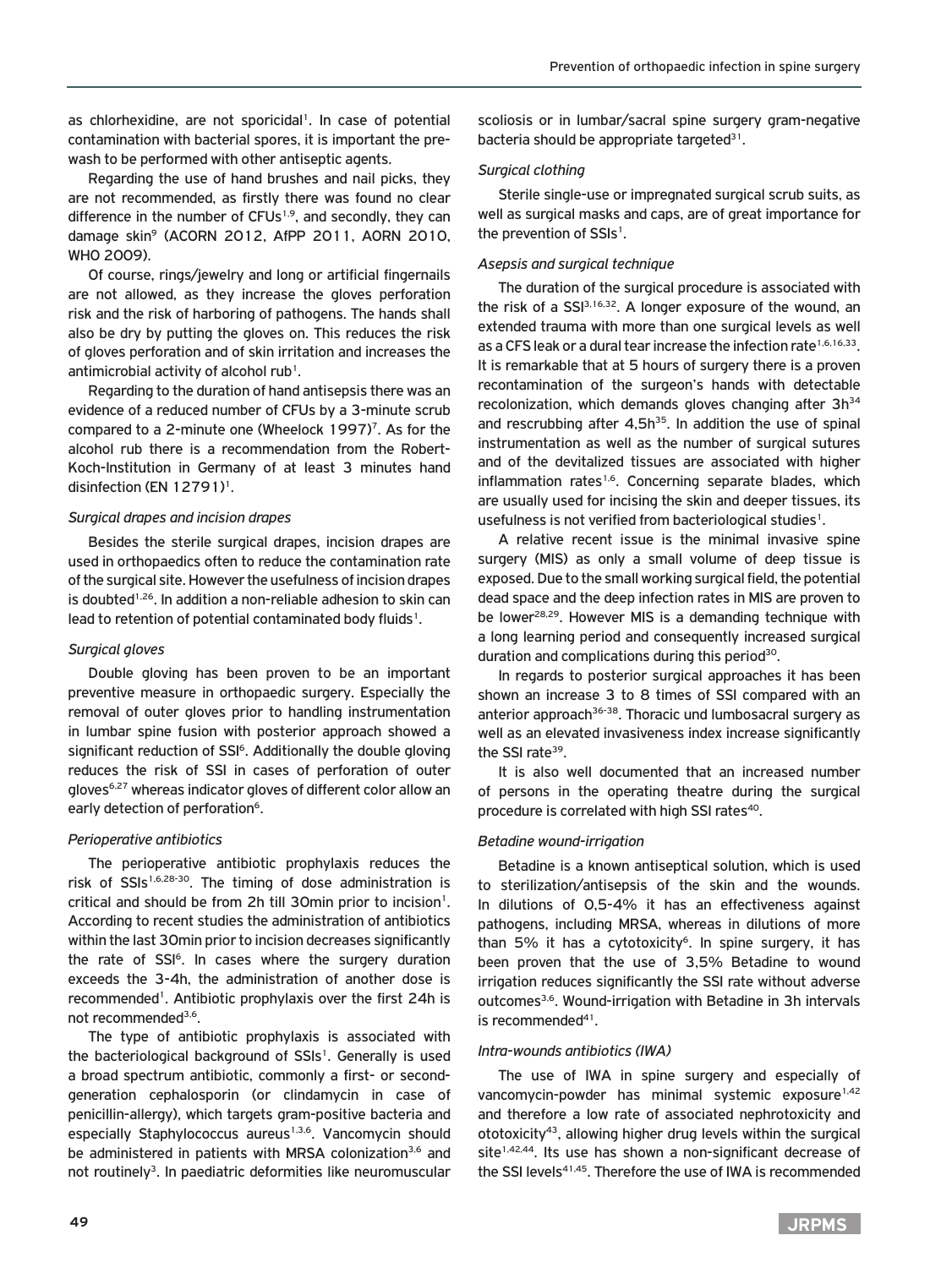from the North American Spine Society only in patients with comorbidities or for those undergoing complicated spine surgery<sup>46</sup>. The development of vancomycin-resistant S. aureus is a concern by MIC of vancomycin below 4 μg/ml<sup>47</sup>.

Another concern is the increased risk of pseudarthrosis by local vancomycin use, as it declines the Ph and consequently, the osteoblast activity at concentrations over 3 mg/cm2, whereas concentrations of 6 mg/cm<sup>2</sup> are associated with significant cell death, due to acidic  $pH<sup>43</sup>$ . However early studies about the lumbar fusion between patients with IWA and control groups didn't find a significant difference<sup>47</sup>.

#### *Wound drainage*

The drainage systems are divided into open and closed systems. The first ones are responsible for increased SSI rates and are not recommended, whereas the usefulness and the infection risk of the closed suction drainage are controversial<sup>1</sup>. It is known that the formation of postoperative haematomas can increase the SSI rate, as haematomas provide an excellent culture medium for bacteria48, increase potentially the incision tension and the spinal cord compression and finally can delay the wound healing<sup>49</sup>. A clinical study with the use of MRI showed a significantly lower size and incidence of haematomas on first postoperative day by closed suction drainage systems, however without significant difference in the clinical outcome at 6 months follow-up50. Neither the clinical studies found a significant difference concerning postoperative infection rates, wound dehiscence, blood loss or epidural haematomas between patients with or without closed drainage after a non-complex lumbar surgery48,49,51. The dressing saturation was higher in patients without drainage<sup>60</sup>. The routine use of closed suction drainage in single-level lumbar decompression should thus be avoided, as they can potentially cause a retrograde infection<sup>49</sup>. Their need for multiple level decompression, instrumentation surgery, anticoagulant therapy, trauma, and tumors or metastases has to be clarified<sup>49</sup>. When needed, they should be placed through a different incision and they should be removed as soon as possible<sup>1</sup>.

#### *Metastatic spine surgery*

The rates of SSI in spine surgery for tumor resection are increased<sup>18</sup>. In cases of metastatic spine surgery is recommended an immediate postoperative soft tissue reconstruction by plastic surgeons, in order to achieve a wound healing and prevent SSIs<sup>52</sup>. Intra-wound vancomycin, as well as percutaneous instrumentation (pedicle screws), could also be used in those patients<sup>9</sup>.

## *C-arm contamination*

In a conducted study, cultures were obtained from the drapes of a C-arm in 25 cases of spine surgery $45$ . It was found a contamination of the drapes in all cases. As a result all areas of a C-arm, especially the upper ones, should be considered intraoperatively non-sterile<sup>6</sup>.

## *Antibiotic impregnated sutures - iodine coated implants*

A recent innovation in the prevention of SSI in spine surgery is the iodine coated implants<sup>42</sup> as well as the use of antibiotic impregnated sutures, which prevent bacterial adherence. The cost of the impregnated sutures are very high but an economic benefit could be achieved by prevention 1 SSI per 200 procedures per year. As for the iodine coated implants is a very promising technology with significant reduction of the SSI rate, however it is not yet trialed in large series<sup>52</sup>.

## *Normothermia, euglycemia, oxygenation*

Among the measures that have to be taken peri- and postoperatively are the normothermia<sup>1</sup>, the euglycemia and the preservation of a good oxygenation of the patient. Hypothermia during a surgical procedure increases the infection risk<sup>1,6</sup>, whereas warmed patients sustain fewer infections and require fewer antibiotics<sup>6</sup>. Regarding glycemic status, there is evidence that supports the decrease of SSI after successful management of perioperative hyperglycemia6,44,53. Last but not least was found that oxygen fraction of less of 50% intraoperatively increased 12 times the likelihood of SSI<sup>6</sup>.

## Postoperative measures:

## *Wound dressings*

The wound dressings provide physical support, protection from bacterial contamination and absorb exudate<sup>8</sup>. They are divided into basic, advanced and antimicrobial / silverimpregnated dressings. They support the wound-healing, thus preventing a SSI. Studies didn't show a significant difference in SSI rate between dressing removal after 48h and delayed dressing removal (with continued dressing)<sup>8</sup>. Dressings, if not saturated, should be left in situ for 24-48h, in order to avoid a fibrin injury.

#### *Wound vacuum dressing*

The medical vacuum systems should be used in not primary closed wounds, as they improve tissue perfusion and oxygenation and reduce wound edge tension, thus enhancing wound healing<sup>18</sup>. However its' use in cases of potential epidural bleeding needs further investigation<sup>48</sup>.

#### *Surveillance*

Surveillance and interpretation of clinical, laboratory and radiological findings<sup>1</sup> is important for an early diagnosis of complications and the prevention of a SSI.

# Conclusion

The prevention of an inflammation in spine surgery is of outmost importance, as an infection can have devastating results. It requires the cooperation of the surgeon with the GP, the anesthesiologist, the surgical staff and the ward nurses, in order to minimize the inflammation risks. Carrying out the preventive measures mentioned above reduces the rates an SSI and improves the quality of life of patients.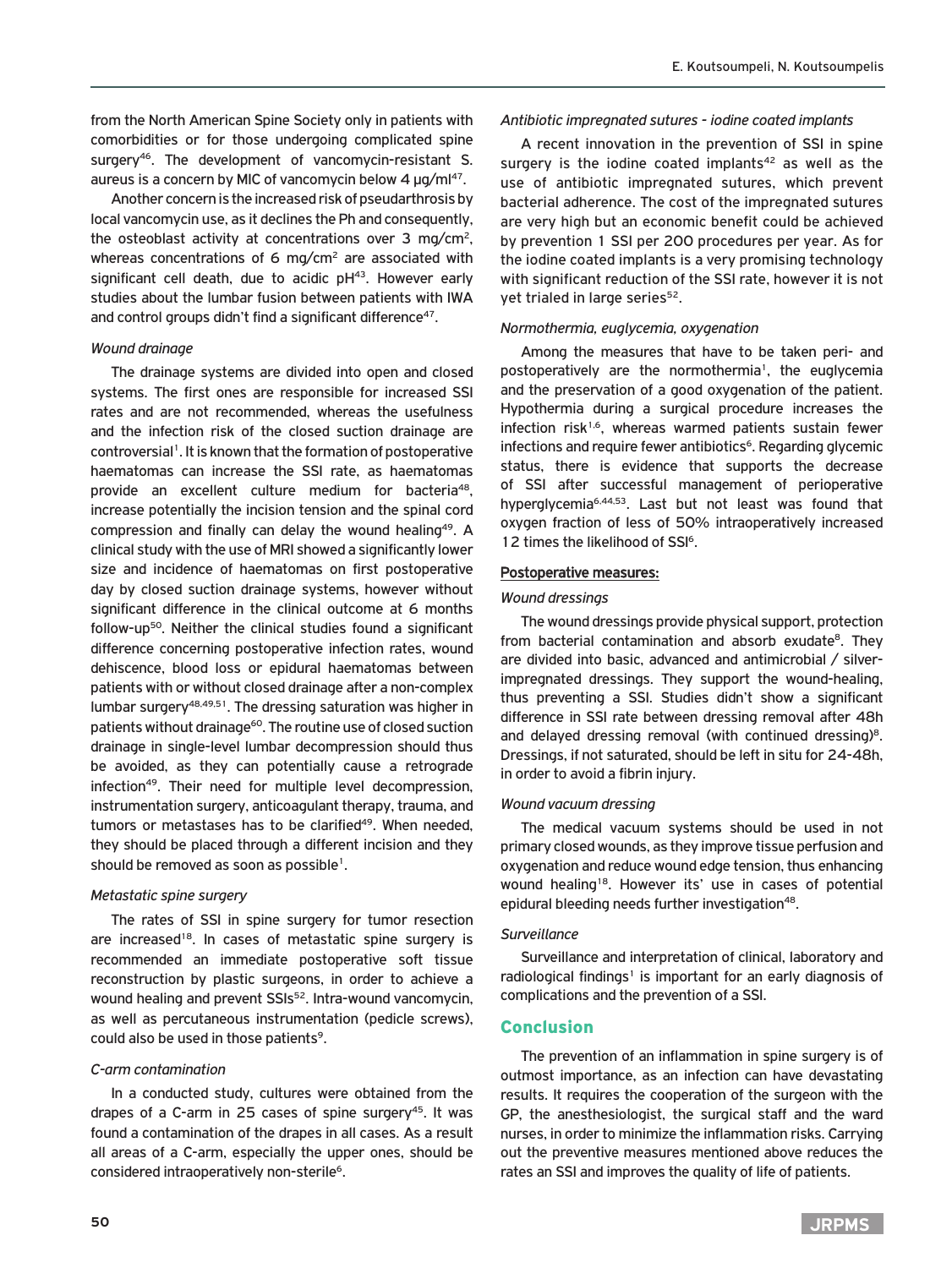# *References*

- 1. Kommission der Krankenhaushygiene und Infektionsprävention beim Robert Koch-Institut. Prävention postoperativer Infektionen im Operationsgebiet. Springer Medizin Verlag Bundesgesundheitsbl - Gesundheitsforsch - Gesundheitsschutz 2007;50:377-393.
- 2. Nota SP, Braun Y, Ring D, Schwab JH. Incidence of surgical site infection after spine surgery: what is the impact of the definition of infection? Clin Orthop Relat Res 2015;473(5):1612-9.
- 3. Parchi PD, Evangelisti G, Andreani L, Girardi F, Darren L, et al. Postoperative Spine Infections. Orthop Rev (Pavia) 2015;7(3):5900.
- 4. Anderson DJ, Podgorny K, Berrios-Torres SI, Bratzler DW, Dellinger EP, et al. Strategies to prevent surgical site infections in acute care hospitals: 2014 update. Infect Control Hosp Epidemiol 2014;35(6):605-627.
- 5. Negi V, Pal S, Juyal D, Sharma MK, Sharma N. Bacteriological Profile of Surgical Site Infections and Their Antibiogram: A Study From Resource Constrained Rural Setting of Uttarakhand State, India. J Clin Diagn Res 2015;9(10):DC17-20.
- 6. Anderson PA, Savage JW, Vaccaro AR, Radcliff K, Arnold PM, et al. Prevention of Surgical Site Infection in Spine Surgery. Neurosurgery. 2017;80(3S):S114-S123.
- 7. Tanner J, Dumville JC, Norman G, Fortnam M. Surgical hand antisepsis to reduce surgical site infection. Cochrane Database Syst Rev 2016;(1):CD004288.
- 8. Dumville JC, Gray TA, Walter CJ, Sharp CA, Page T. Dressings for the prevention of surgical site infection. Cochrane Database Syst Rev 2014;(9):CD003091.
- 9. Webster J, Osborne S. Preoperative bathing or showering with skin antiseptics to prevent surgical site infection. Cochrane Database Syst Rev.2015;(2):CD004985.
- 10. Meng F, Cao J, Meng X. Risk factors for surgical site infections following spinal surgery. J Clin Neurosci 2015;22(12):1862-6.
- 11. Sorensen LT, Horby J, Friis E, Pilsgaard B, Jorgensen T. Smoking as a risk factor for wound healing and infection in breast cancer surgery. Eur J Surg Oncol 2002;28(8):815-20.
- 12. Lind J, Kramhoft M, Bodtker S. The influence of smoking on complications after primary amputations of the lower extremity. Clin Orthop Relat Res 1991;(267):211-7.
- 13. Nagachinta T, Stephens M, Reitz B, Polk BF. Risk factors for surgical-wound infection following cardiac surgery. J Infect Dis 1987;156(6):967-73.
- 14. de Boer AS, Geubbels EL, Wille J, Mintjes-de Groot AJ. Risk assessment for surgical site infections following total hip and total knee prostheses. J Chemother 2001;13 Spec No 1(1):42-7.
- 15. Wong ES. Surgical Site Infections. 3rd. Baltimore: Lippincott, Williams & Wilkins; 2004.
- 16. Ee WW, Lau WL, Yeo W, Von Bing Y, Yue WM. Does minimally invasive surgery have a lower risk of surgical site infections compared with open spinal surgery? Clin Orthop Relat Res 2014;472(6):1718-24.
- 17. Laupland KB, Conly JM. Treatment of Staphylococcus aureus colonization and prophylaxis for infection with topical intranasal mupirocin: an evidence-based review. Clin Infect Dis 2003;37(7):933-8.
- 18. Kasliwal MK, Tan LA, Traynelis VC. Infection with spinal instrumentation: Review of pathogenesis, diagnosis, prevention, and management. Surg Neurol Int 2013; 4(Suppl 5):S392-403
- 19. Meers P, McPherson M, Sedgwick J; Cheltenham. Infection Control in Healthcare, United Kingdom: Stanley Thornes; 1997.
- 20. de Boer AS, Mintjes-de Groot AJ, Severijnen AJ, van den Berg JM, van Pelt W. Risk assessment for surgical-site infections in orthopedic patients. Infect Control Hosp Epidemiol 1999;20(6):402-7.
- 21. Hayek LJ, Emerson JM, Gardner AM. A placebo-controlled trial of the effect of two preoperative baths or showers with chlorhexidine detergent on postoperative wound infection rates. J Hosp Infect 1987;10(2):165-72.
- 22. Garibaldi RA. Prevention of intraoperative wound contamination with chlorhexidine shower and scrub. J Hosp Infect 1988;11 Suppl B:5-9.
- 23. Rotter ML, Larsen SO, Cooke EM, Dankert J, Daschner F, et al. A comparison of the effects of preoperative whole-body bathing with detergent alone and with detergent containing chlorhexidine gluconate on the frequency of wound infections after clean surgery. The European Working Party on Control of Hospital Infections. J Hosp Infect 1988;11(4):310-20.
- 24. Niel-Weise BS, Wille JC, van den Broek PJ. Hair removal policies in clean surgery: systematic review of randomized, controlled trials. Infect Control Hosp Epidemiol 2005;26(12):923-8.
- 25. Celik SE, Kara A. Does shaving the incision site increase the infection rate after spinal surgery? Spine (Phila Pa 1976) 2007; 32(15):1575-7.
- 26. Daschner F et al. Einfluß von Plastikinzisionsfolien auf die postoperative Wundinfektionsrate? Chir Praxis 1984;34:357-358.
- 27. Laine T, Aarnio P. Glove perforation in orthopaedic and trauma surgery. A comparison between single, double indicator gloving and double gloving with two regular gloves. J Bone Joint Surg Br 2004;86(6):898-900.
- 28. O'Toole JE, Eichholz KM, Fessler RG. Surgical site infection rates after minimally invasive spinal surgery. J Neurosurg Spine2009; 11(4):471-6.
- 29. Smith JS, Shaffrey CI, Sansur CA, Berven SH, Fu KM, et al. Rates of infection after spine surgery based on 108,419 procedures: a report from the Scoliosis Research Society Morbidity and Mortality Committee. Spine (Phila Pa 1976) 2001;36(7):556-63.
- 30. Holly LT, Schwender JD, Rouben DP, Foley KT. Minimally invasive transforaminal lumbar interbody fusion: indications, technique, and complications. Neurosurg Focus 2006;20(3):E6.
- 31. Anderson DJ, Kaye KS, Chen LF, Schmader KE, Choi Y, et al. Clinical and financial outcomes due to methicillin resistant Staphylococcus aureus surgical site infection: a multi-center matched outcomes study. PLoS One 2009;4(12):e8305.
- 32. Culver DH, Horan TC, Gaynes RP, Martone WJ, Jarvis WR, et al. Surgical wound infection rates by wound class, operative procedure, and patient risk index. National Nosocomial Infections Surveillance System. Am J Med 1991;91(3B):152S-157S.
- 33. Whitehouse JD, Friedman ND, Kirkland KB, Richardson WJ, Sexton DJ. The impact of surgical-site infections following orthopedic surgery at a community hospital and a university hospital: adverse quality of life, excess length of stay, and extra cost. Infect Control Hosp Epidemiol 2002;23(4):183-9.
- 34. Kirkland KB, Briggs JP, Trivette SL, Wilkinson WE, Sexton DJ. The impact of surgical-site infections in the 1990s: attributable mortality, excess length of hospitalization, and extra costs. Infect Control Hosp Epidemiol 1999;20(11):725-30.
- 35. Hosseini P, Mundis GM, Jr., Eastlack R, Nourian A, Pawelek J, et al. Do Longer Surgical Procedures Result in Greater Contamination of Surgeons' Hands? Clin Orthop Relat Res 2016;474(7):1707-13.
- 36. Olsen MA, Lefta M, Dietz JR, Brandt KE, Aft R, et al. Risk factors for surgical site infection after major breast operation. J Am Coll Surg 2008;207(3):326-35.
- 37. Blam OG, Vaccaro AR, Vanichkachorn JS, Albert TJ, Hilibrand AS, et al. Risk factors for surgical site infection in the patient with spinal injury. Spine (Phila Pa 1976) 2003;28(13):1475-80.
- 38. Demura S, Kawahara N, Murakami H, Nambu K, Kato S, et al. Surgical site infection in spinal metastasis: risk factors and countermeasures.